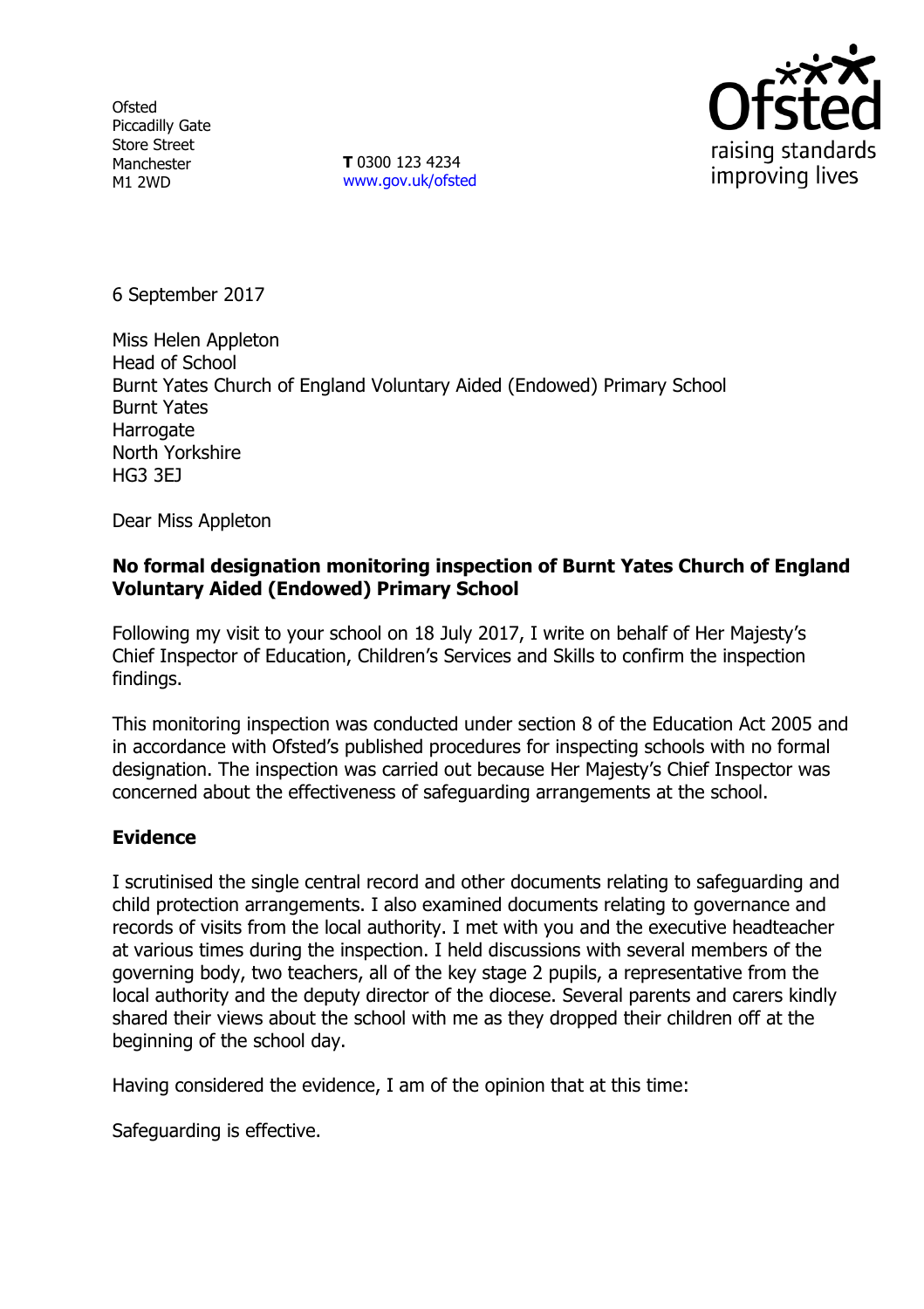

# **Context**

Burnt Yates Church of England Voluntary Aided (Endowed) Primary School is much smaller than the average-sized primary school, with just 24 pupils currently on roll. Most of the pupils are of White British heritage. Very few pupils are in receipt of the pupil premium or have special educational needs and/or disabilities. The school works in collaboration with Ripley Endowed CE School, until recently sharing the same executive headteacher, but with separate governing bodies.

The school was placed in special measures following the inspection that took place in December 2016. Safeguarding was judged to be ineffective. Since this time, there has been considerable instability in staffing. The interim executive headteacher left the school in June and was replaced by another temporary executive headteacher and a head of school, both of whom lead and manage, on a permanent basis, another North Yorkshire primary school. Governors have appointed a replacement temporary headteacher to take over from September 2017. Almost all staff in the school have fixedterm contracts.

An academy order is in place. A sponsor has not been found and the diocese, in discussion with the regional schools commissioner, is considering options for the future of the school.

### **Inspection findings**

Not everyone in the school community, following the inspection, accepted the judgements of Her Majesty's Inspector regarding the failings in safeguarding, believing weaknesses to be of little significance and that children were safe. The school's response was not sufficiently rapid nor robust. It became evident in the months following the inspection that, although leaders were taking action to improve the school, this was not having the required impact. It is only very recently that safeguarding can be considered effective. Along with the executive headteacher, in the short time available, you have taken a root and branch approach to checking safeguarding, substantially strengthening arrangements. You have brought new clarity about the roles and responsibilities of adults, and have staff pulling together in the right direction.

You have taken action to ensure that all the required checks have been made on adults working or volunteering in the school and that the statutory record of these checks is accurate. The school administrator has attended training and gone the extra mile to increase her knowledge and understanding of the legal requirements. Leaders have had training in safer recruitment and follow guidance closely. The chair of governors recognises the need to update her safer recruitment training. It is not clear which other governors have been trained in safer recruitment practice.

You have introduced a systematic induction schedule to ensure that any future appointees receive clear instructions about their specific safeguarding duties. Records show that all staff have undertaken safeguarding training and have read essential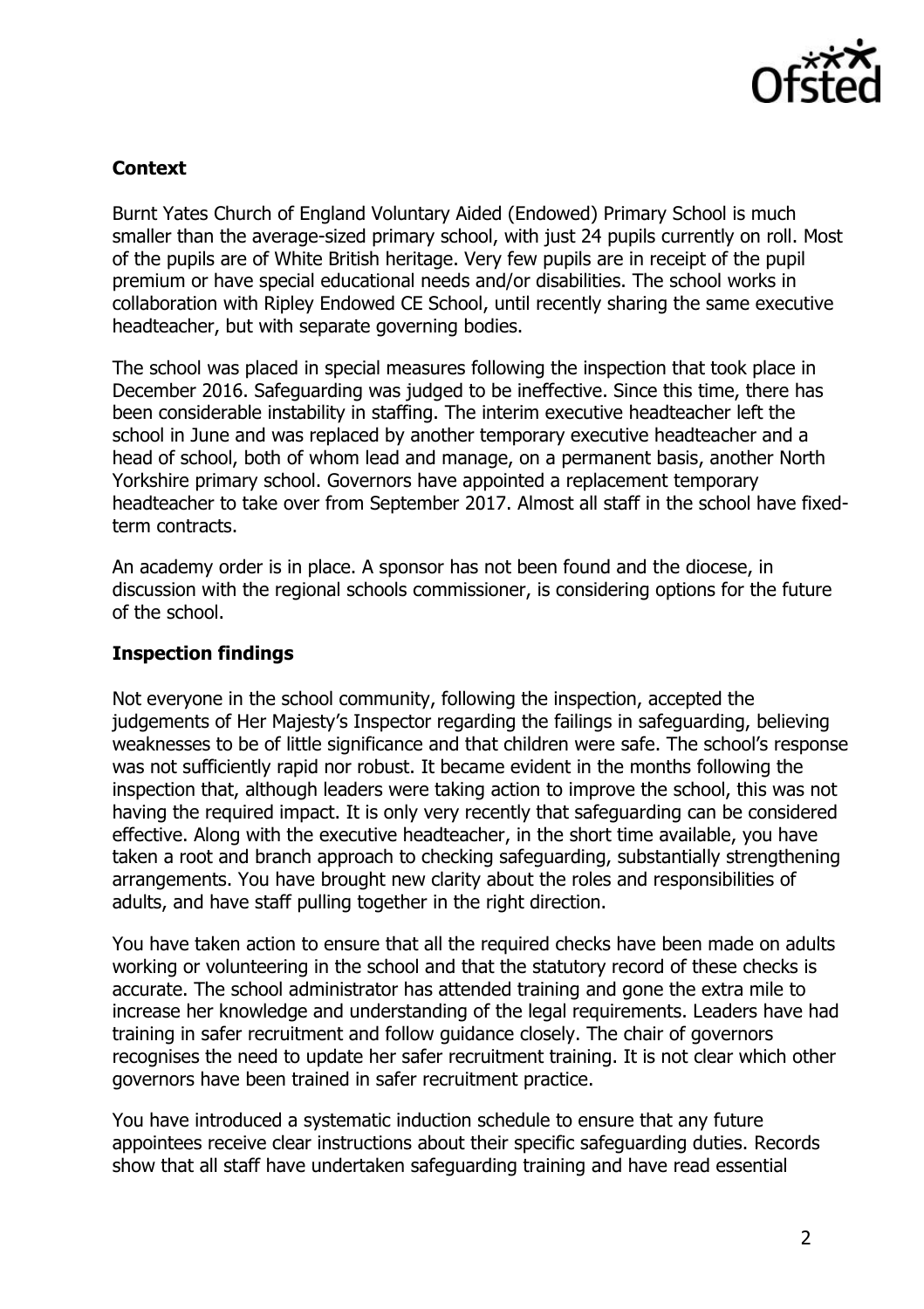

documents. You have strengthened adults' knowledge further through additional training since your arrival at the school. Adults know how to report, and to whom, any concerns they may have about a pupil. Though you and the executive headteacher, as the designated safeguarding leaders, are not always on the school site, you are always available and respond with urgency to any concerns that staff raise. You have revised policies so they are up to date and compliant with statutory guidance.

Following the inspection, leaders rectified weaknesses in the records of child protection concerns and ensured that records were kept securely. You have further strengthened procedures, taking a more meticulous approach. In addition, you have carefully reviewed the circumstances of each child for whom there is a record of concerns.

You have properly reviewed the security of the school site, carefully considered risks and put control measures in place. Alert adults, strategically placed and easily visible, supervise pupils well in the school grounds. You commissioned an external fire safety audit when you arrived. You have reviewed all risk assessments, recognising that some were more general than specific, and begun to sharpen these.

A review of governance that the local authority conducted took place rather late. It recognised some strengths but also substantial weaknesses in governance. Because of the lateness of this review, governors are only just beginning to respond to the clear recommendations it makes. The chair of governors clearly understands the seriousness of the safeguarding duties of the governing body, but not all governors understand their duties or the significance of them.

The named governor for safeguarding has made numerous visits to the school to check arrangements. However, no records of these checks were available during the inspection and there is little evidence in the minutes of meetings of the governing body of a systematic approach to checking safeguarding. Governors recognise the need to ask more challenging questions with greater tenacity until they are completely satisfied that practice is robust. They were clearly not happy about the quality of information they received from leaders prior to the departure of the interim executive headteacher in June and appropriately raised concerns about the quality of leadership, sharing these concerns with the local authority.

#### **External support**

The local authority rightly identified the slow rate of improvement as it reviewed progress against the milestone measures in its statement of action, which is fit for purpose. The local authority was successful in appointing, albeit in the short term, leaders that are more effective. However, the local authority was not effective in its earlier challenge and support of the school. For example, along with governors, representatives of the local authority accepted a much-delayed safeguarding audit that was not sufficiently rigorous. This audit was carried out by the school, which was in effect checking its own work, when it would have been more judicious to secure an objective, external view. The diocese has been working hard, with the local authority, to find solutions to the